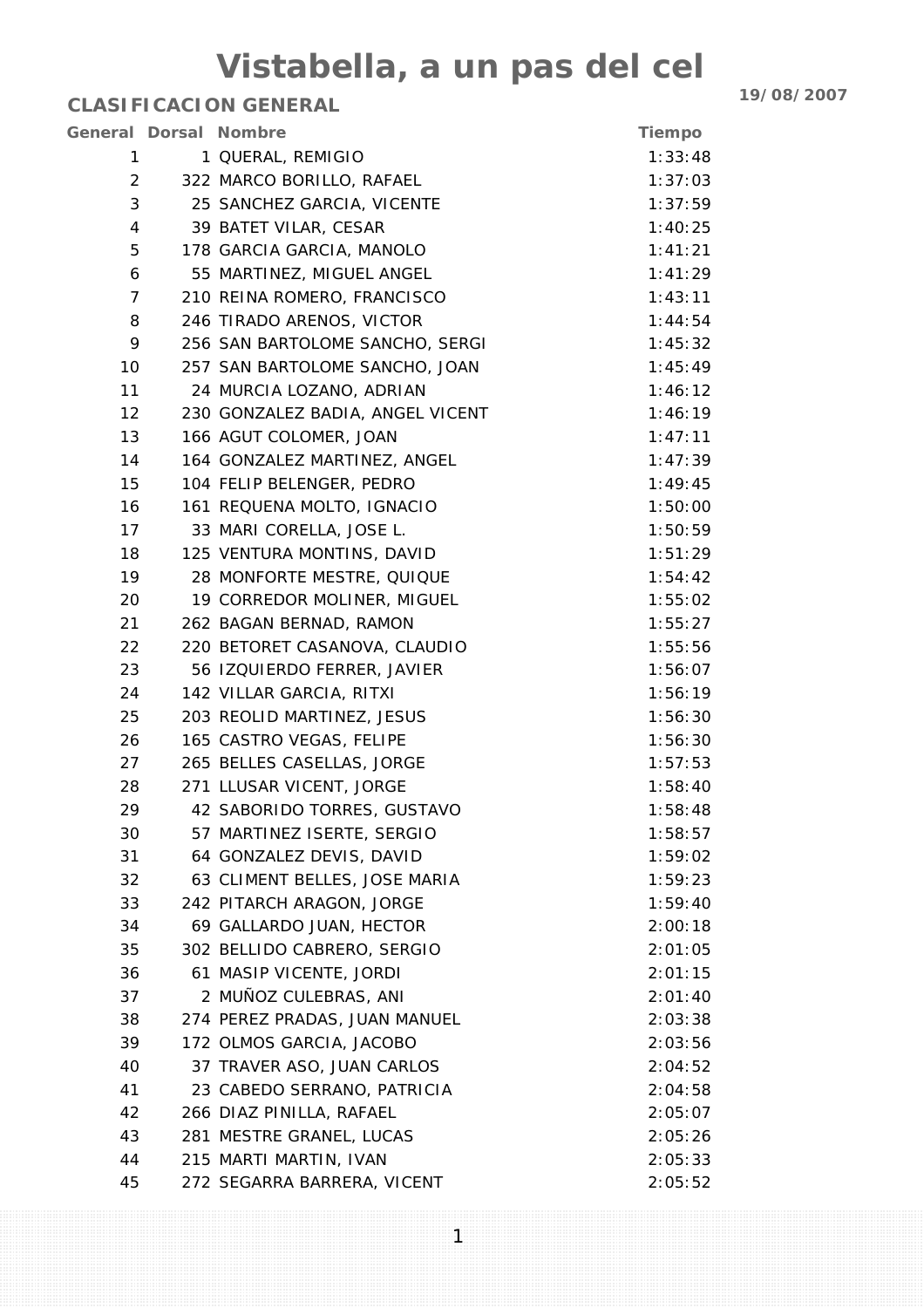| <b>General Dorsal Nombre</b> |                                      | Tiempo  |
|------------------------------|--------------------------------------|---------|
| 46                           | 211 REDONDO RUBERT, OSVALDO          | 2:05:55 |
| 47                           | 223 ROJO ROMERO, VICTORIANO          | 2:06:13 |
| 48                           | 116 CATALÁN RUIZ, JUAN JOSÉ          | 2:06:22 |
| 49                           | 149 GIL CARBONELL, EDUARDO           | 2:07:06 |
| 50                           | 47 MARTINEZ RODRIGUEZ, VICENTE       | 2:07:11 |
| 51                           | 180 MIRAVET GASCON, MIGUEL           | 2:07:16 |
| 52                           | 179 EGEA NICOLAU, JOSE LUIS          | 2:07:19 |
| 53                           | 175 GARGALLO GARCIA, CLISERIO        | 2:07:29 |
| 54                           | 36 ANTOLI DOLZ, MIGUEL               | 2:07:32 |
| 55                           | 226 VILLAGRASA PIQUER, TEO           | 2:08:04 |
| 56                           | 135 BARTOLL IBÁÑEZ, JOSE             | 2:08:06 |
| 57                           | 168 CENTELLES YSIERTE, FRANCISCO     | 2:08:12 |
| 58                           | 236 MARTINEZ PARRA, JOSE             | 2:08:19 |
| 59                           | 261 GONZALEZ PEREA, PEDRO JOSE       | 2:08:45 |
| 60                           | 325 GARGALLO GUAL, LORENZO           | 2:09:31 |
| 61                           | 143 ROLDÁN MARTÍNEZ, VICTOR JOSÉ     | 2:09:41 |
| 62                           | 273 MONFORT FUENTES, DAVID           | 2:09:59 |
| 63                           | 319 BADAL BRULLET, XAVI              | 2:10:12 |
| 64                           | 114 RENAU GOMEZ, AGUSTIN             | 2:10:52 |
| 65                           | 58 GUASCH BESALDUCH, FELIPE          | 2:10:58 |
| 66                           | 152 MORANT MELIS, JOSE               | 2:11:10 |
| 67                           | 324 GARGALLO GUAL, ELADIO            | 2:11:34 |
| 68                           | 123 MARIMON GUAL, SILVIA             | 2:12:18 |
| 69                           | 268 JODAR GALLARDO, MARIO            | 2:12:26 |
| 70                           | 34 LATORRE CRESPO, SALVADOR          | 2:13:29 |
| 71                           | 303 SEGARRA BOIX, RAMIR              | 2:13:30 |
| 72                           | 275 MANZANERA BERTOLIN, JOSE ANTONIO | 2:13:31 |
| 73                           | 276 ARGENTE CASTILLEJO, VICTOR       | 2:13:35 |
| 74                           | 117 PERAIRE ESCRIG, EMILIO           | 2:13:47 |
| 75                           | 243 CALLAO POLO, TOMAS               | 2:14:02 |
| 76                           | 154 ROSA PARRA, JOSE                 | 2:14:22 |
| 77                           | 45 MOLINER FABREGAT, JOSE MANUEL     | 2:14:25 |
| 78                           | 147 MIRALLES BELTRAN, JAVIER         | 2:14:51 |
| 79                           | 254 BALLESTER DOMINGO, VICENTE       | 2:14:53 |
| 80                           | 307 GUILLAMON QUEROL, VICENTE        | 2:15:31 |
| 81                           | 301 CACHUTO APARICIO, JOSE           | 2:15:38 |
| 82                           | 316 SOS GARGALLO, JOSE MANUEL        | 2:15:49 |
| 83                           | 255 REDON GALLARDO, JESUS            | 2:16:19 |
| 84                           | 130 IGLESIAS NEBOT, ALBERTO          | 2:16:58 |
| 85                           | 222 BETORET RODA, VICENT             | 2:17:06 |
| 86                           | 60 SOLDEVILLA OMS, JOSEP             | 2:17:09 |
| 87                           | 310 FABRA ANDREU, AURELIO            | 2:18:12 |
| 88                           | 258 CELADES EDO, RAMON               | 2:18:25 |
| 89                           | 318 CAPELLA TRAVER, VICENTE          | 2:19:01 |
| 90                           | 280 TENA SALVADOR, OSCAR             | 2:19:14 |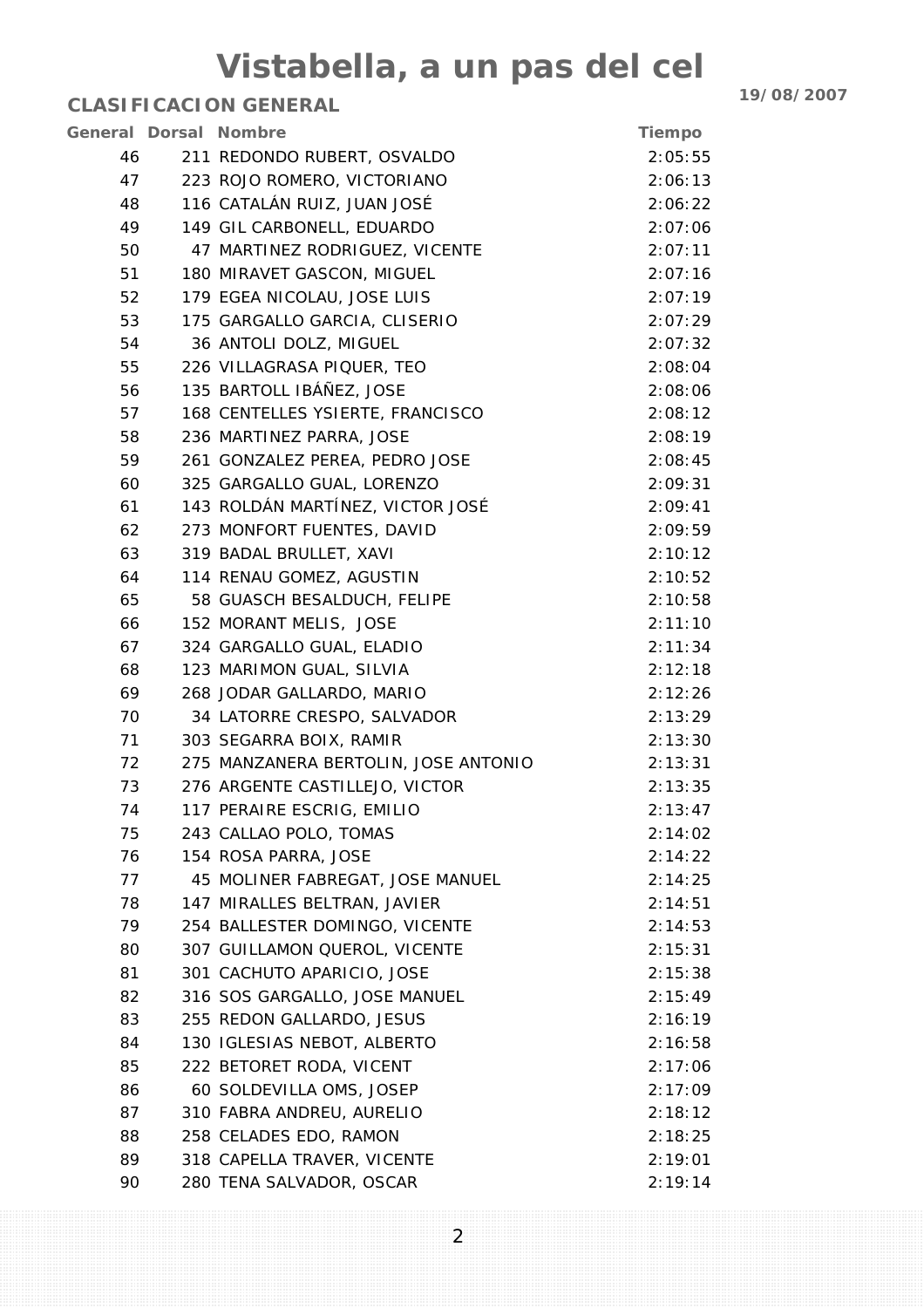|     | General Dorsal Nombre                | <b>Tiempo</b> |
|-----|--------------------------------------|---------------|
| 91  | 240 ZARAGOZA LLORENS, SALVADOR       | 2:19:37       |
| 92  | 50 RUBERT LAGUIA, ANDRES             | 2:19:47       |
| 93  | 107 MOLINER IBAÑEZ, VICENT           | 2:19:57       |
| 94  | 317 VICENT CABALLER, JOSE VICENTE    | 2:20:13       |
| 95  | 101 GUAL VIDAL, MELCHOR              | 2:20:34       |
| 96  | 144 VIDAL BARREDA, MANUEL            | 2:20:46       |
| 97  | 239 ZARAGOZI LLORENS, DIEGO          | 2:20:58       |
| 98  | 219 SEGURA GUILLAMON, JESUS          | 2:22:21       |
| 99  | 29 VICENTE SAURA, ESMERALDA          | 2:23:04       |
| 100 | 32 IGLESIAS NEBOT, ALEJANDRO         | 2:23:32       |
| 101 | 252 SERRET ALGUERO, XAVIER           | 2:24:17       |
| 102 | 128 ALEGRE TORLÁ, RICARDO            | 2:24:29       |
| 103 | 133 SANAHUJA BARRES, CARLOS          | 2:24:51       |
| 104 | 51 ALBA CHIVA, DAVID                 | 2:25:23       |
| 105 | 109 CAVACO, REINALDO                 | 2:25:48       |
| 106 | 53 DE PACO LOPEZ, JUAN PEDRO         | 2:26:01       |
| 107 | 44 GARCIA LORENZO, LEOPOLDO          | 2:26:03       |
| 108 | 121 CALVO ZARAGOZA, MIGUEL ANGEL     | 2:26:11       |
| 109 | 40 ZARAGOZA BELTRAN, ROBERTO         | 2:26:14       |
| 110 | 228 VICENTE, ROSA                    | 2:26:29       |
| 111 | 31 MOLINER MIRAVET, JUANJO           | 2:26:34       |
| 112 | 66 MIRALLES BELTRAN, SERGIO          | 2:28:03       |
| 113 | 214 BAÑULS RIBES, JOSEP              | 2:29:19       |
| 114 | 320 CUÑAT PLANA, VICTOR              | 2:29:39       |
| 115 | 267 MORENO CENTELLES, RAFAEL         | 2:30:06       |
| 116 | 227 TRAVER MONFORT, MIGUEL P.        | 2:30:18       |
| 117 | 312 MONFERRER SANCHO, MANOLO         | 2:30:43       |
| 118 | 212 GARCIA BARTOLL, CESAR            | 2:30:46       |
| 119 | 296 DOMENECH AGRAMUNT, VIAN          | 2:31:49       |
| 120 | 126 MIRALLES CASTELLÓ, JESUS         | 2:31:52       |
| 121 | 155 TORNER GARCIA, ALEJANDRO         | 2:31:54       |
| 122 | 260 TURRIENTES VICENTE, NORBERTO     | 2:32:04       |
| 123 | 207 PELAEZ GARCIA, JOSE              | 2:32:23       |
| 124 | 247 ESTEVE SALAS, JUAN CARLOS        | 2:32:32       |
| 125 | 269 CARMONA MONFERRER, ALEJANDRO     | 2:32:55       |
| 126 | 112 SORRIBES GOMEZ, FELIX            | 2:33:28       |
| 127 | 27 ARIAS SANTANA, NEREIDA            | 2:34:08       |
| 128 | 26 CANO SANCHEZ, RUBEN               | 2:34:10       |
| 129 | 245 DIEGO SANTAMARIA, JUAN FRANCISCO | 2:34:31       |
| 130 | 259 BALLESTER DOMINGO, MARIA JOSE    | 2:34:39       |
| 131 | 173 PASTOR EDO, VICENTE              | 2:34:58       |
| 132 | 270 ESCRICH ALBERT, JOSE MARIA       | 2:35:01       |
| 133 | 234 CUESTA MORENO, ANTONIO           | 2:35:57       |
| 134 | 65 BUY CARMONA, SARA                 | 2:36:15       |
| 135 | 278 LOPEZ PAMPIN, MANUEL             | 2:36:17       |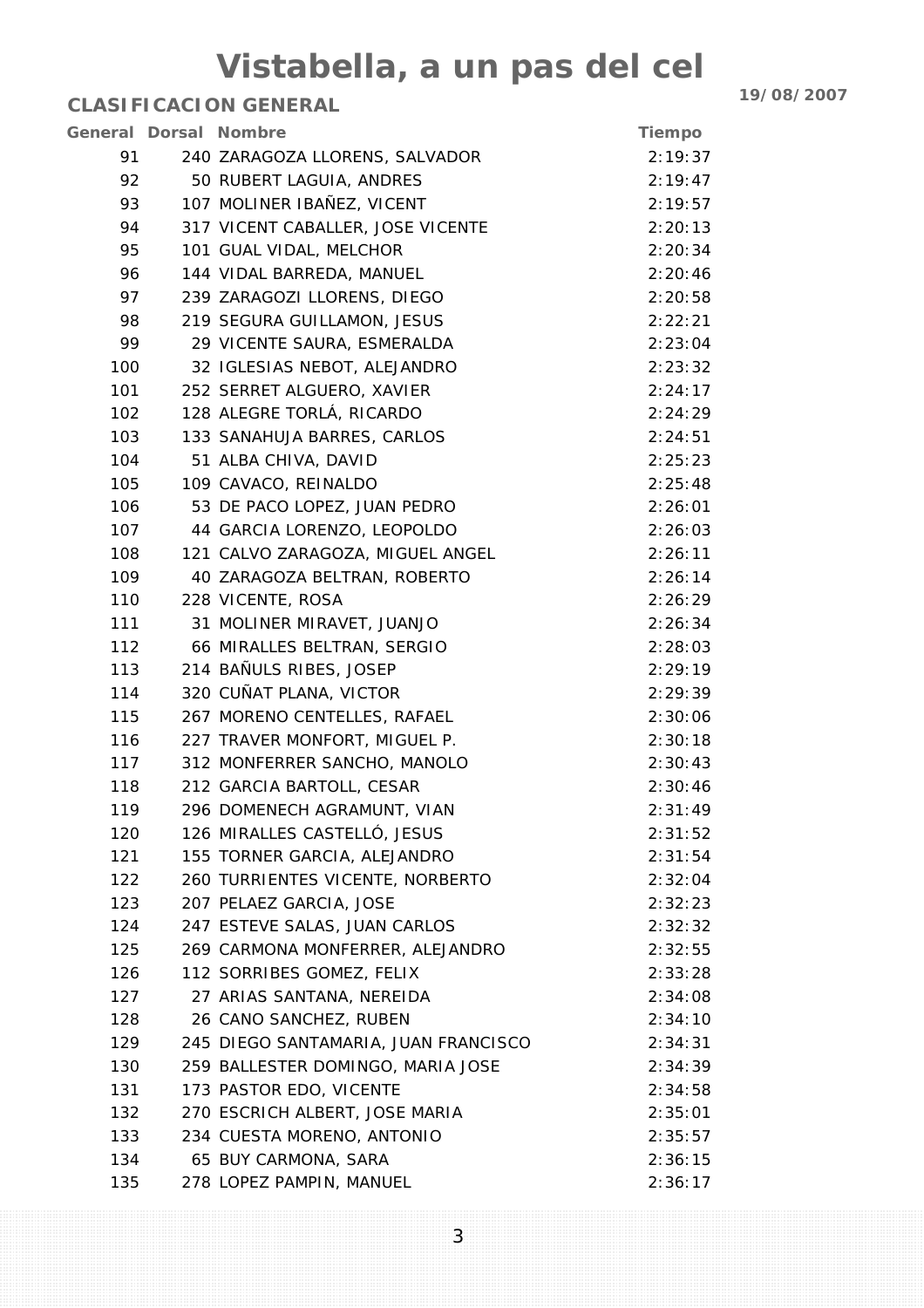| General Dorsal Nombre |                                   | <b>Tiempo</b> |
|-----------------------|-----------------------------------|---------------|
| 136                   | 250 SANCHEZ GISBERT, RAFAEL       | 2:36:22       |
| 137                   | 43 ANDREU GALLEGO, JULIA          | 2:36:25       |
| 138                   | 30 TOMAS CASADO, JOAQUIM          | 2:36:28       |
| 139                   | 200 VICIANO ISASI, VICTOR         | 2:38:44       |
| 140                   | 148 GIMENO BELLES, RAMÓN          | 2:38:55       |
| 141                   | 115 MUÑOZ VILA, ANTONIO           | 2:39:10       |
| 142                   | 244 VAL ANDUJAR, ANGEL            | 2:39:12       |
| 143                   | 141 ASINS ALONSO, JOSE            | 2:39:15       |
| 144                   | 304 MARQUEZ GIL, MARCO ANTONIO    | 2:40:25       |
| 145                   | 153 MONTOLIU SANAHUJA, CARMEN     | 2:41:00       |
| 146                   | 131 CHORDA MARQUES, ROGER         | 2:41:04       |
| 147                   | 59 BERNAL CASTILLO, CESAR         | 2:41:07       |
| 148                   | 48 PERIS LEONISA, AGUSTIN         | 2:41:35       |
| 149                   | 162 PLANCHADELL SAURA, ABEL       | 2:42:37       |
| 150                   | 216 AGUT MEDALL, BELEN            | 2:42:51       |
| 151                   | 217 AGUT ESCRIG, DEMETRIO         | 2:42:53       |
| 152                   | 249 COLOMER COLLADO, ROBERTO      | 2:42:55       |
| 153                   | 263 ALCON PERIS, JOAQUIN          | 2:43:42       |
| 154                   | 145 ALMELA SIRVENT, ANA           | 2:44:19       |
| 155                   | 108 MAÑES PITARCH, GEMMA          | 2:46:23       |
| 156                   | 49 BAGAN GIMELO, CARLOS           | 2:46:27       |
| 157                   | 139 SANZ SANCHIS, ANTONIO         | 2:46:57       |
| 158                   | 326 ANDREU VIDAL, JOSE VICENTE    | 2:47:01       |
| 159                   | 232 ISIERTE FOYES, TERESA MARIA   | 2:47:10       |
| 160                   | 231 CARRATALA ROGLA, JOSE VICENTE | 2:47:11       |
| 161                   | 298 APARICIO MAÑAS, ANTONIO       | 2:47:42       |
| 162                   | 124 PONS MANZANO, MIGUEL ANTONIO  | 2:47:56       |
| 163                   | 176 REDOLAT RUBIO, JORDI          | 2:47:58       |
| 164                   | 279 ORTIZ MARCO, JORGE            | 2:49:28       |
| 165                   | 213 GOZALBO NEBOT, JOVI           | 2:49:51       |
| 166                   | 201 CARBONELL FERRANDO, MERCEDES  | 2:49:53       |
| 167                   | 253 ESPINOSA SALVADOR, JORDI      | 2:51:19       |
| 168                   | 52 ROOSE, PATRICK                 | 2:51:41       |
| 169                   | 150 SALVADOR HERNANDO, VICTOR     | 2:51:59       |
| 170                   | 67 CABRERA MARTINEZ, JAVIER       | 2:53:58       |
| 171                   | 323 CARCELLER COLLADO, MINERVA    | 2:54:17       |
| 172                   | 248 GIL TENA, JOSE MANUEL         | 2:56:09       |
| 173                   | 138 TENA SALVADOR, MIGUEL         | 2:56:11       |
| 174                   | 38 PERSIVA DOMENECH, VERONICA     | 2:57:17       |
| 175                   | 171 RIVERA GARCIA, CARLOS         | 2:57:57       |
| 176                   | 237 CATALA GOMIS, MIGUEL          | 2:58:25       |
| 177                   | 174 PASTOR EDO, JOSE DANIEL       | 2:58:30       |
| 178                   | 169 GUAL LUIS, RAFA               | 2:58:37       |
| 179                   | 156 HERNÁNDEZ CASTELL, DIEGO      | 3:00:22       |
| 180                   | 157 TENA BELLES, ANA              | 3:00:25       |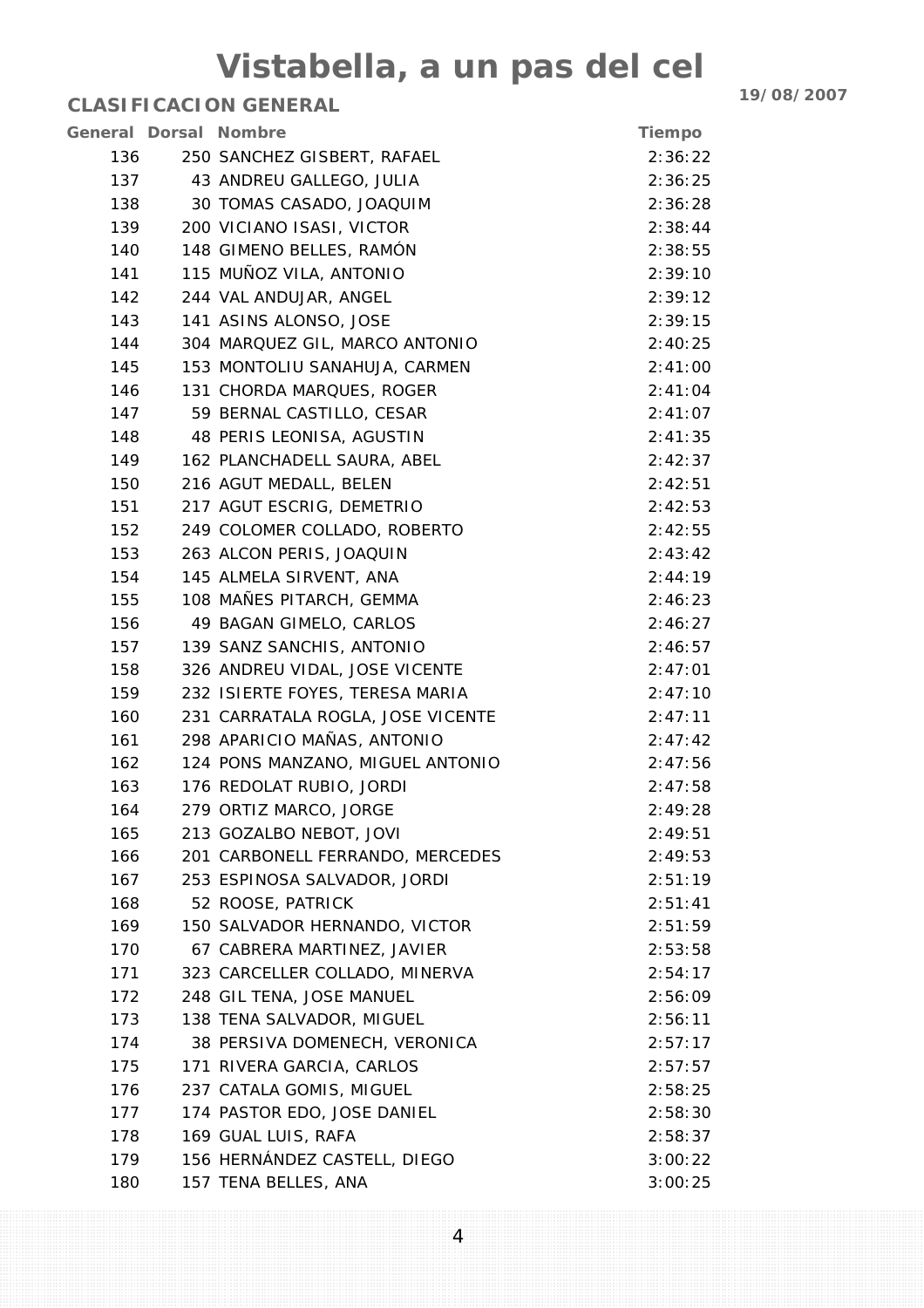|     | General Dorsal Nombre              | Tiempo  |
|-----|------------------------------------|---------|
| 181 | 321 PEREZ SALAS, ROSA MARI         | 3:04:00 |
| 182 | 22 RIPOLLES RIBALTA, CARLOS        | 3:04:49 |
| 183 | 54 FABREGAT BARREDA, ANGEL         | 3:06:49 |
| 184 | 264 VILLEGAS MARTINEZ, JUAN JOSE   | 3:06:52 |
| 185 | 21 TOMAS, OSCAR                    | 3:06:55 |
| 186 | 167 ALMELA SIRVENT, MARIA LUISA    | 3:09:17 |
| 187 | 68 ALVAREZ MANJAVACAS, RAQUEL      | 3:09:49 |
| 188 | 284 ROGER DOLS, ANTONIA            | 3:11:16 |
| 189 | 283 VENTURA EMBUENA, DUNIA         | 3:11:19 |
| 190 | 170 ALMELA RICHARD, JORGE          | 3:11:22 |
| 191 | 140 RAMBLA GISBERT, JOSE VICENTE   | 3:11:24 |
| 192 | 62 RODRIGUEZ MARIN, CLARA          | 3:12:47 |
| 193 | 314 GONZALEZ FERNANDEZ, JUAN PEDRO | 3:13:59 |
| 194 | 241 AGUADÉ LAMEIRA, ROSA EMMA      | 3:15:24 |
| 195 | 308 FABREGAT RIPOLLES, SERGIO      | 3:15:26 |
| 196 | 209 CENTELLES BELLES, FERNANDO     | 3:17:26 |
| 197 | 285 SANCHEZ DOÑATE, MARC           | 3:17:54 |
| 198 | 3 SANCHEZ ALUSTIZA, ESTEBAN        | 3:19:08 |
| 199 | 224 BETORET PASTOR, SERGI MANUEL   | 3:19:11 |
| 200 | 221 RODA HERRERA, JUANJO           | 3:19:13 |
| 201 | 113 FERNÁNDEZ GARCÍA, JESÚS        | 3:20:13 |
| 202 | 105 PEREZ VALLS, JUAN JOSE         | 3:20:15 |
| 203 | 205 BILBOKAITÉ, NERINGA            | 3:22:32 |
| 204 | 120 BADAL MARTÍNEZ, JUAN MANUEL    | 3:24:35 |
| 205 | 151 BATAN FONT, JOSE MARIA         | 3:24:37 |
| 206 | 315 VILANOVA PASCUAL, NIEVES       | 3:25:05 |
| 207 | 225 PORCAR, RUBEN                  | 3:29:11 |
| 208 | 300 SAFONT JUAN, SUSANA            | 3:32:37 |
| 209 | 163 FONT FABREGAT, PATRICIA        | 3:32:39 |
| 210 | 311 FELIP GOMEZ, ROSI              | 3:32:48 |
| 211 | 313 CAMACHO SANCHEZ, M. JOSE       | 3:32:50 |
| 212 | 136 BARBERÁ MANRIQUE, JORGE        | 3:40:31 |
| 213 | 110 CAVACO, HUGO                   | 3:42:26 |
| 214 | 127 SALVADOR TENA, FRANCISCO       | 3:43:00 |
| 215 | 229 JIMENEZ ISERTE, ANTONIO        | 3:43:00 |
| 216 | 129 IGLESIAS NEBOT, JUAN JOSÉ      | 3:44:32 |
| 217 | 132 MORENO AVILES, VICTOR          | 3:44:38 |
| 218 | 206 CASTELLO CLOFENT, LLEDÓ        | 3:48:04 |
| 219 | 208 SORIANO BARBERÁ, PILI          | 3:48:41 |
| 220 | 309 ESTRELLA BARRACHINA, JOSEP     | 3:52:18 |
| 221 | 305 CAZADOR NAVARRO, PACO          | 3:54:19 |
| 222 | 306 GUILLAMON GIMENO, RICARDO      | 3:54:22 |
| 223 | 327 GARCIA MONTERDE, FRANCISCO     | 3:54:25 |
| 224 | 328 PIÑANA MESTRE, LAURA           | 3:54:28 |
| 225 | 297 USO REYES, VICENTE             | 4:01:14 |